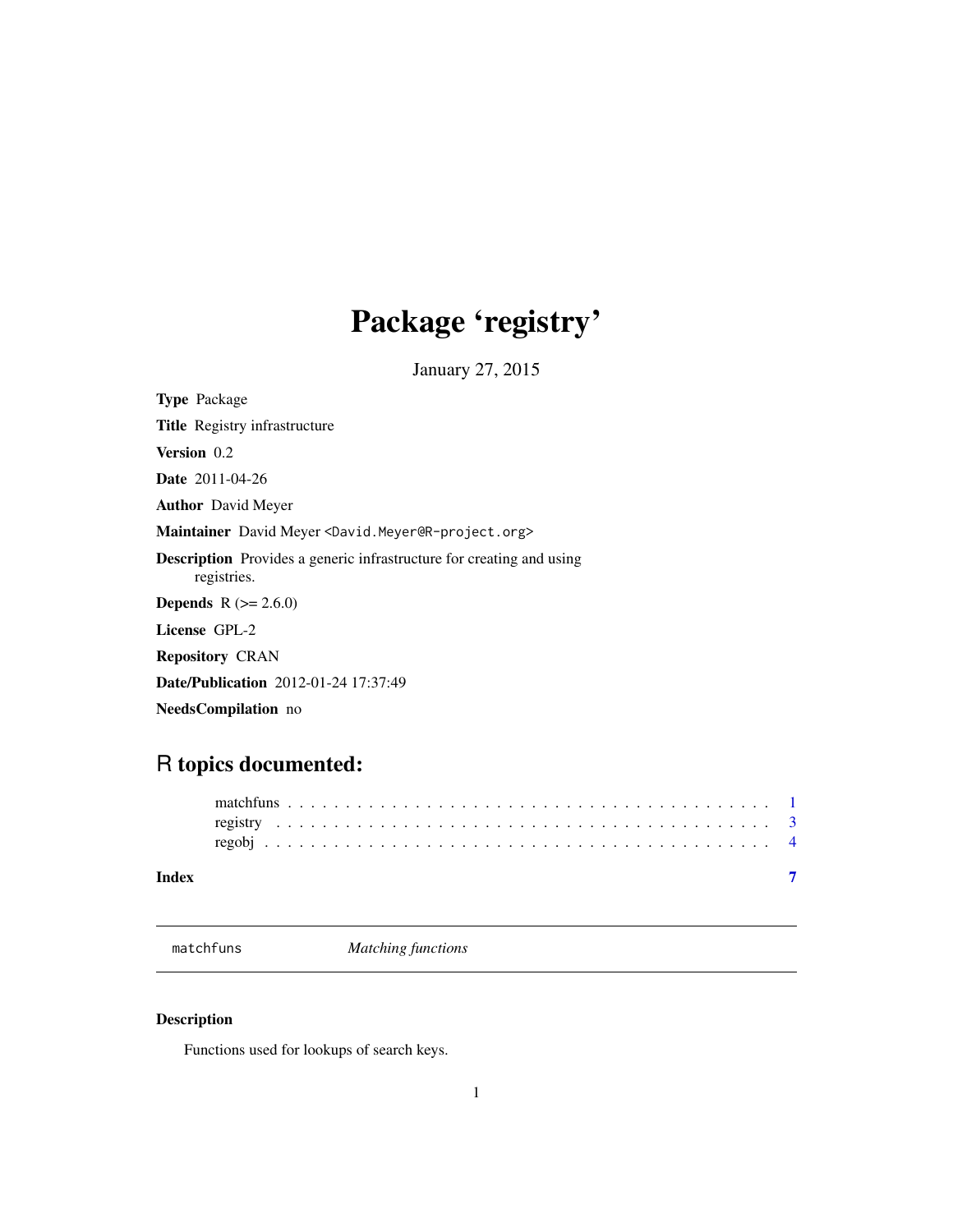### Usage

```
match_ignorecase(lookup, entry, ...)
match_exact(lookup, entry, ...)
match_partial(lookup, entry, ...)
match_partial_ignorecase(lookup, entry, ...)
match_regexp(lookup, entry, ...)
```
### Arguments

| lookup                  | Search value to look up (for some key field).                                                                                                                                                                 |
|-------------------------|---------------------------------------------------------------------------------------------------------------------------------------------------------------------------------------------------------------|
| entrv                   | Vector of key values where lookup is sought.                                                                                                                                                                  |
| $\cdot$ $\cdot$ $\cdot$ | For match_ignorecase and match_exact: currently not used. For match_partial<br>and match_partial_ignorecase: additional arguments passed to pmatch. For<br>match_regexp: additional arguments passed to grep. |

### Details

These are matching functions to be specified for key fields, controlling how search values are looked up in the registry.

### Author(s)

David Meyer <David.Meyer@R-project.org>

### See Also

[regobj](#page-3-1)

### Examples

```
## use exact matching
R <- registry(stop_if_missing = FALSE)
R$set_field("Key", type = "character", is_key = TRUE, index_FUN = match_exact)
R$set_field("Value", type = "numeric")
R$set_entry("the key", 1)
R[["the key"]]
R[["the"]]
## use partial matching
R <- registry()
R$set_field("Key", type = "character", is_key = TRUE, index_FUN = match_partial)
R$set_field("Value", type = "numeric")
R$set_entry("the key", 1)
R[["the"]]
## use regular expressions
R \leftarrow \text{registery}()R$set_field("Key", type = "character", is_key = TRUE, index_FUN = match_regexp)
```
<span id="page-1-0"></span>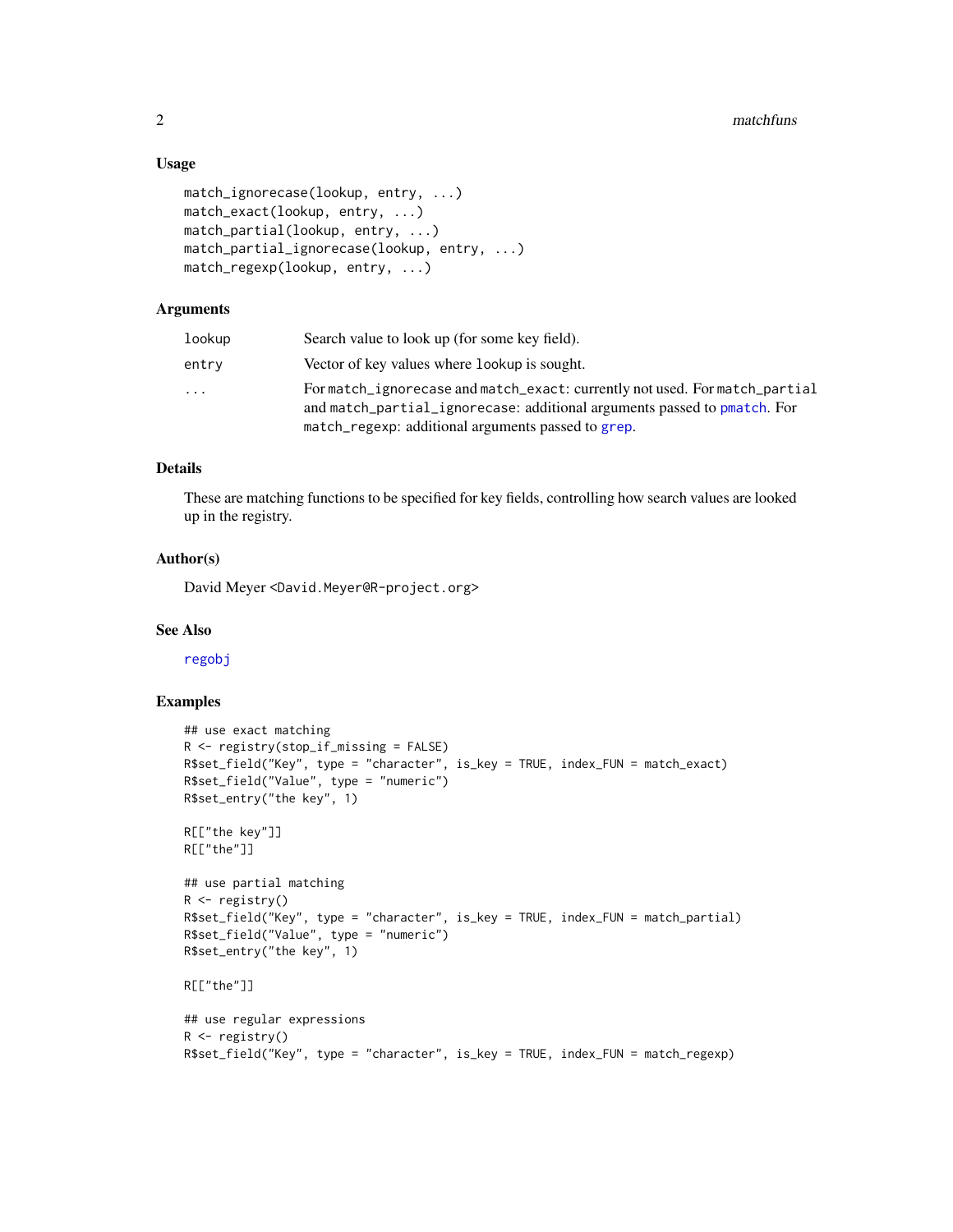### <span id="page-2-0"></span>registry 3

```
R$set_field("Value", type = "numeric")
R$set_entry("the key", 1)
R$set_entry("key", 2)
R[["k.*"]]
R["k.*"]
```
<span id="page-2-1"></span>registry *Registry creator*

### Description

Function to create a registry object.

### Usage

```
registry(entry_class = NULL, registry_class = NULL,
        validity_FUN = NULL, stop_if_missing = FALSE)
```
turn NULL in case of no match.

### Arguments

| entry_class     | character string indicating a class the returned registry object will additionally<br>inherit from (optional). Used for dispatching user-specified print and summary<br>methods.                                                |
|-----------------|---------------------------------------------------------------------------------------------------------------------------------------------------------------------------------------------------------------------------------|
|                 | registry_class character string indicating a class the registry entries will additionally inherit<br>from (optional). Used for dispatching user-specified print and summary meth-<br>ods.                                       |
| validity_FUN    | a function accepting a new registry entry as argument for checking its validity<br>and possibly aborting with an error message. The entry will be provided by the<br>calling function as a list with named components (fields). |
| stop_if_missing |                                                                                                                                                                                                                                 |
|                 | logical indicating whether the registry lookup functions should abort or just re-                                                                                                                                               |

### Details

This is a generating function that will return a registry object whose components are accessor functions for the contained data. These are documented separately ([regobj](#page-3-1)).

### Author(s)

David Meyer <David.Meyer@R-project.org>

### See Also

[regobj](#page-3-1)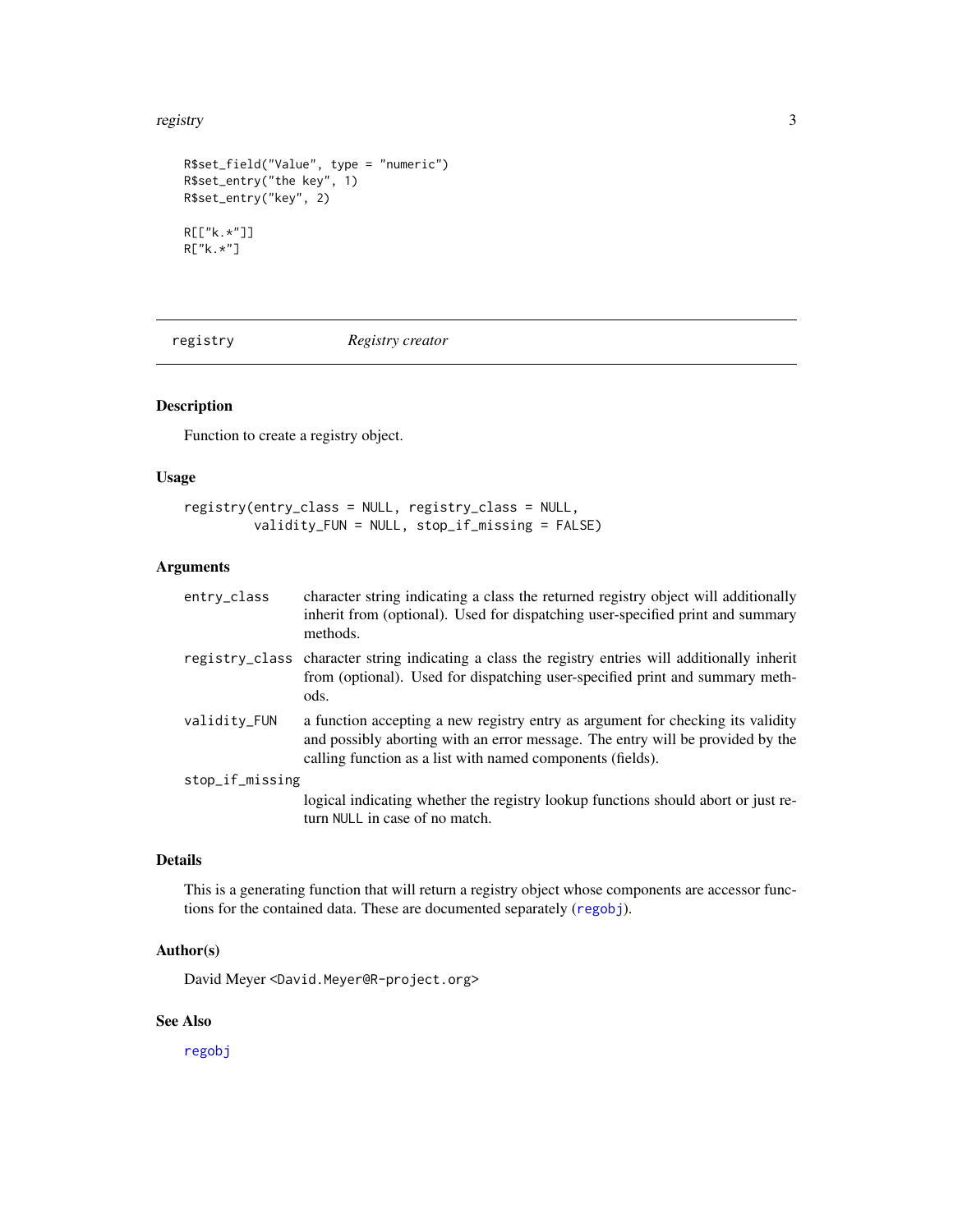4 regobject to the contract of the contract of the contract of the contract of the contract of the contract of the contract of the contract of the contract of the contract of the contract of the contract of the contract of

### Examples

```
R \leftarrow \text{registery}()R$set_field("X", type = TRUE)
R$set_field("Y", type = "character")
R$set_field("index", type = "character", is_key = TRUE,
            index_FUN = match_partial_ignorecase)
R$set_field("index2", type = "integer", is_key = TRUE)
R$set_entry(X = TRUE, Y = "bla", index = "test", index2 = 1L)
R$set_entry(X = FALSE, Y = "foo", index = c("test", "bar"), index2 = 2L)R$get_entries("test")
R[["test", 1]]
R["test"]
R[["test"]]
```
<span id="page-3-1"></span>regobj *Registry object*

### Description

Registry object.

### Usage

```
regobj$get_field(name)
regobj$get_fields()
regobj$get_field_names()
regobj$set_field(name,
                 type = NA, alternatives = NA, default = NA,
                 is_mandatory = FALSE, is_modifiable = TRUE, is_key = FALSE,
                 validity_FUN = NULL, index_FUN = match_ignorecase, ...)
regobj$has_entry(key)
regobj$get_entry(...)
regobj$get_entries(...)
regobj$grep_entries(pattern, ...)
regobj$get_entry_names()
regobj$set_entry(...)
regobj$modify_entry(...)
regobj$delete_entry(...)
regobj$n_of_entries(name)
regobj$get_field_entries(field, unlist = TRUE)
regobj$get_permissions()
regobj$restrict_permissions(set_entries = TRUE,
        modify_entries = TRUE, delete_entries = TRUE, set_fields = TRUE)
```
<span id="page-3-0"></span>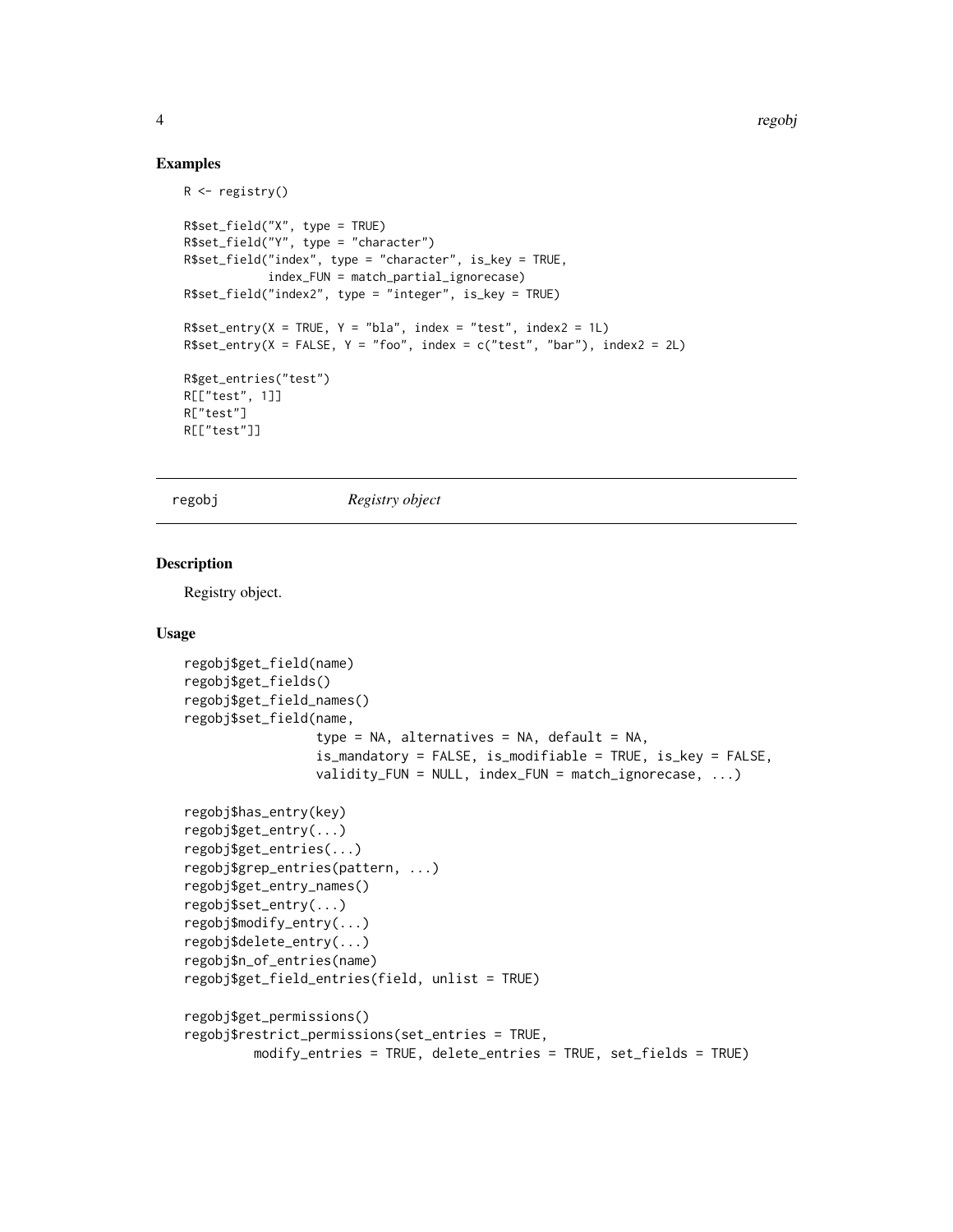### <span id="page-4-0"></span>regobj i Santon e Santon e Santon e Santon e Santon e Santon e Santon e Santon e Santon e Santon e Santon e Sa

```
regobj$seal_entries()
regobj$get_sealed_field_names()
## S3 method for class 'registry'
print(x, \ldots)## S3 method for class 'registry'
summary(object, ...)
## S3 method for class 'registry'
x[[...]]
## S3 method for class 'registry'
x[...]
```
### Arguments

| name          | character string representing the name of an entry (case-insensitive).                                                                                                                                                                                                                                                                                                                                                      |
|---------------|-----------------------------------------------------------------------------------------------------------------------------------------------------------------------------------------------------------------------------------------------------------------------------------------------------------------------------------------------------------------------------------------------------------------------------|
| pattern       | regular expression to be matched to all fields of class "character" in all entries.                                                                                                                                                                                                                                                                                                                                         |
| type          | character vector specifying accepted classes for this field. If NA (default), any<br>class will be accepted. If type is not a character vector, the class will be inferred<br>from the argument given.                                                                                                                                                                                                                      |
| alternatives  | vector of alternatives accepted for this field.                                                                                                                                                                                                                                                                                                                                                                             |
| default       | optional default value for the field.                                                                                                                                                                                                                                                                                                                                                                                       |
| is_mandatory  | logical specifying whether new entries are required to have a value for this field.                                                                                                                                                                                                                                                                                                                                         |
| is_modifiable | logical specifying whether entries can be changed with respect to that field.                                                                                                                                                                                                                                                                                                                                               |
| is_key        | logical indicating whether the field is (part of) an index.                                                                                                                                                                                                                                                                                                                                                                 |
| validity_FUN  | optional function or character string with the name of a function that checks the<br>validity of a field entry. Such a function gets the value to be investigated as<br>argument, and should stop with an error message if the value is not correct.                                                                                                                                                                        |
| index_FUN     | vectorized predicate function matching an index value to a vector (of existing<br>field entries). See matchfuns.                                                                                                                                                                                                                                                                                                            |
| x, object     | a registry object.                                                                                                                                                                                                                                                                                                                                                                                                          |
| .             | for regobj\$set_entry and regobj\$modify_entry: named list of fields to be<br>modified in or added to the registry, including the index field(s) (see details).<br>For grep_entries: additional parameters passed to grep. For set_field:<br>additional parameters passed to the specified match function. For get_entry,<br>get_entries and the indexing functions: key values for the entry (entries) to<br>be looked up. |

### Details

regobj represents a registry object returned by [registry](#page-2-1) whose elements can be processed using the following accessor functions:

get\_field\_names() returns a character vector with all field names. get\_field() returns the information for a specific field as a list with components named as described above. get\_fields()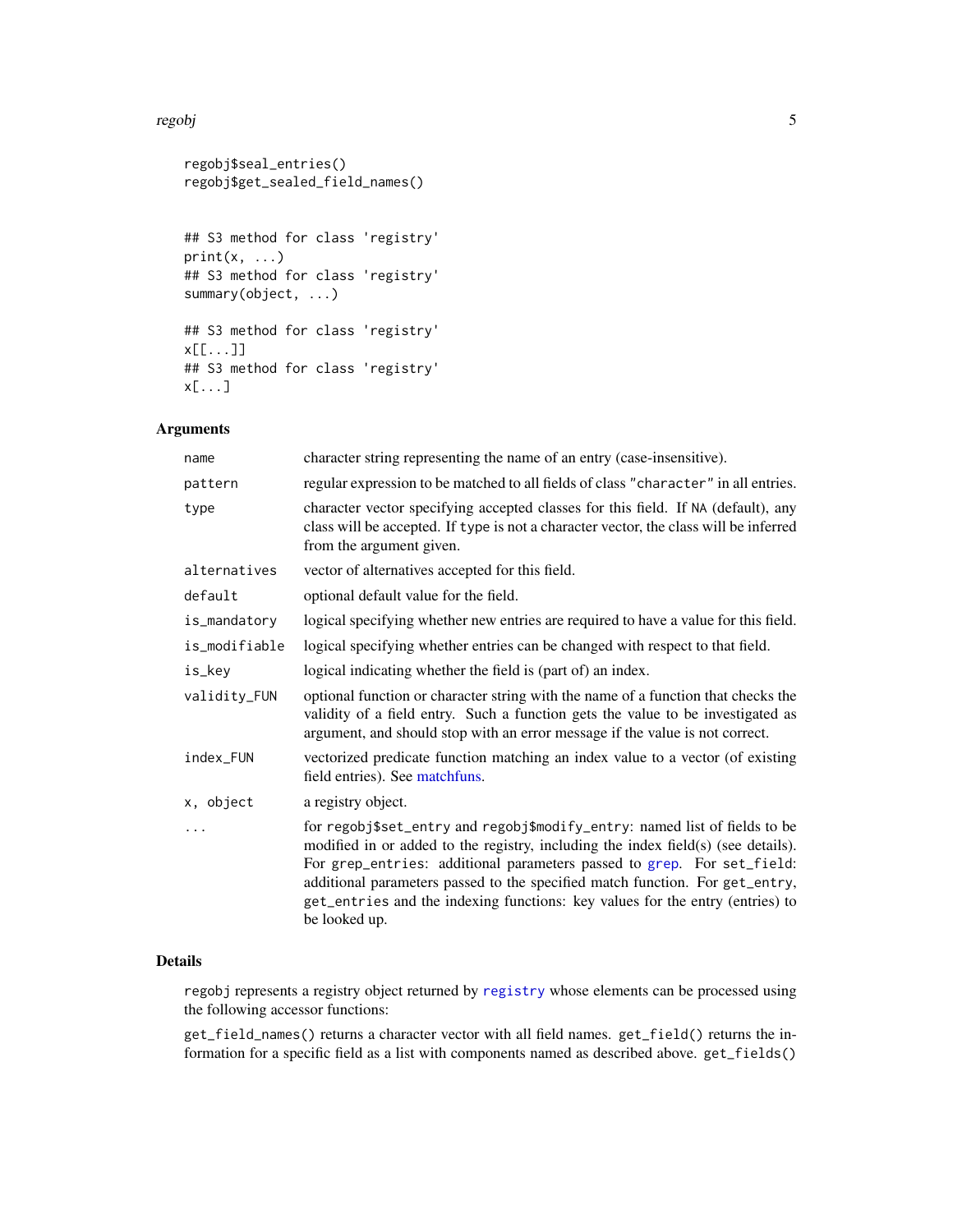<span id="page-5-0"></span>returns a list with all field entries. set\_field() is used to create new fields in the repository (the default value will be set in all entries).

get\_entry\_names() returns a character vector with (the first alias of) all entries. entry\_exists() is a predicate checking if an entry with the specified alias exists in the registry. get\_entry() returns the first specified entry if at least one exists (and, by default, gives an error if it does not). get\_entries() is used to query more than one entry matching the index (named argument list) exactly. grep\_entries() returns those entries where the regular expression in pattern matches *any* character field in an entry. By default, all values are returned. delete\_entry removes an existing entry from the registry.

set\_entry, delete\_entry and modify\_entry require a named list of arguments used as field entries. At least the index fields are required.

set\_entry will check for all other mandatory fields. If specified in the field meta data, each field entry and the entry as a whole is checked for validity. Note that it is possible to specify a vector of values for an index field, treated as alternative keys for this entry.

It is possible to *restrict* permissions (for setting, getting, deleting and modifying entries) using restrict\_permissions. Further, a user can *seal* the current registry state (fields, entries) so that *existing* structure and information becomes immutable. Additional fields and entries can be changed according to the permissions set. Permissions and sealing are useful for exported registry objects to control the users' capabilities of modifying/extending them.

### Author(s)

David Meyer <David.Meyer@R-project.org>

### See Also

[dist](#page-0-1), [matchfuns](#page-0-2)

#### Examples

```
regobj <- registry()
regobj$set_field("X", type = TRUE)
regobj$set_field("Y", type = "character")
regobj$set_field("index", type = "character", is_key = TRUE,
            index_FUN = match_partial_ignorecase)
regobj$set_field("index2", type = "integer", is_key = TRUE)
regobj$set_entry(X = TRUE, Y = "bla", index = "test", index2 = 1L)regobj$set_entry(X = FALSE, Y = "foo", index = c("test", "bar"), index2 = 2L)
regobj$get_entries("test")
regobj[["test", 1]]
regobj["test"]
regobj[["test"]]
```